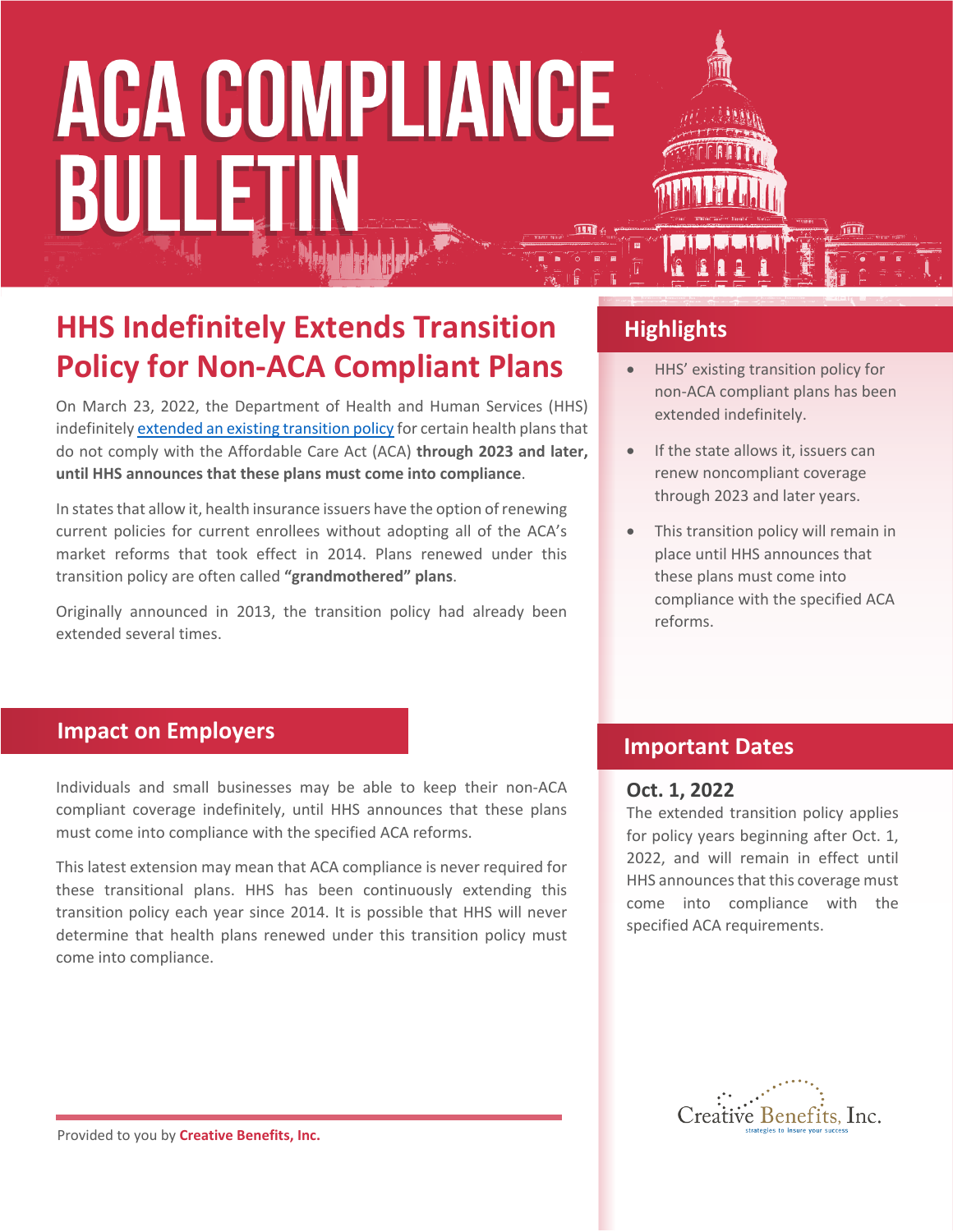## **ACA COMPLIANCE BULLETIN**



#### **Background**

The ACA includes key reforms that created new coverage standards for health insurance policies, which began in 2014. For example, the ACA imposes modified community rating standards and requires individual and small group policies to cover a comprehensive set of benefits.

Late in 2013, millions of Americans received notices informing them that their plans would be canceled because they did not comply with the ACA's reforms. Former President Barack Obama received criticism that these cancellations went against his assurances that if consumers had a plan they liked, they could keep it.

Responding to pressure from consumers and Congress, on Nov. 14, 2013, Obama [announced a transition relief policy](http://www.cms.gov/CCIIO/Resources/Letters/Downloads/commissioner-letter-11-14-2013.PDF) for 2014 for non-grandfathered coverage in the small group and individual health insurance markets. If permitted by their states, this transition policy gave health insurance issuers the option of renewing current policies for current enrollees without adopting all of the ACA's market reforms for 2014. This transition policy was later extended several times. Plans renewed under this transition policy are often called **"grandmothered" plans**.

#### **Indefinite Extension**

On March 23, 2022, HHS **extended this transitional policy indefinitely**. Under the extended transitional policy, health coverage in the individual or small group market that meets certain criteria will not be considered out of compliance with the ACA's market reforms.

Specifically, the extended transition relief policy provides that:

- States may allow issuers that have continually renewed policies under the transitional policy since 2014 to **renew that coverage for a policy year starting after Oct. 1, 2022**; and
- It will remain in effect until HHS announces that coverage renewed under this transitional policy must come into compliance with the relevant requirements.

The extended transition relief only applies to individuals and small businesses with coverage that has been continually renewed since 2014, under the previous transition guidance. It does not apply to individuals and small businesses that obtained new coverage in 2014 or after. All new plans must comply with the full set of ACA reforms.

Also, as required under the previous transition policy guidance, health insurance issuers that renew coverage under this extended transitional policy must, for each policy year, **provide a notice to affected individuals and small businesses**.

#### **Implementing the Extended Transition Relief Policy**

States can elect to extend the transition policy for shorter periods than outlined above. States may also apply the transition policy to fewer market reform provisions than outlined in the guidance, but may not extend it to additional provisions. Furthermore, states may choose to adopt the extended transition policy in the following manner:

- For both the individual and the small group markets;
- For the individual market only; or
- For the small group market only.

All transitional policies that have rate increases subject to review under the ACA should use the rules and processes for submission to states and HHS that were [updated April 9, 2018,](https://www.cms.gov/CCIIO/Resources/Regulations-and-Guidance/Downloads/2019-RRJ-Instructions.pdf) to ensure compliance with the ACA.